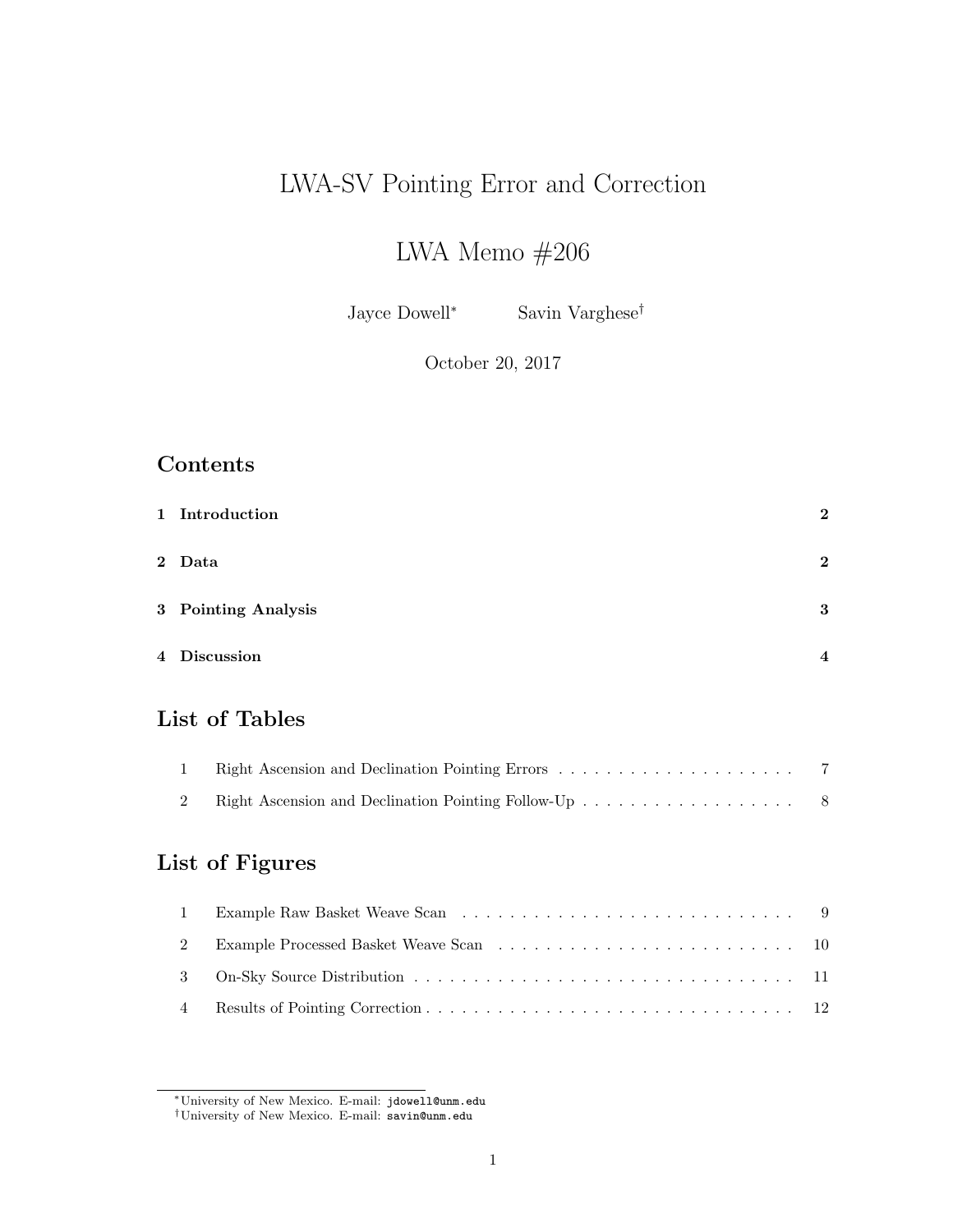### 1 Introduction

This memo documents the determination of the pointing error at LWA-SV and the correction applied in the monitor and control software to minimize the error. A pointing error was first suspected in early 2017 with the first successful pulsar observations with the Advanced Digital Processor (ADP). These observation showed that the sensitivity of LWA-SV was better for sources before transit (rising) than for sources after transit (setting). In addition, the sensitivity of the beam appeared to be better for sources north of the celestial equator. Preliminary analysis of all-sky images from the station revealed a large,  $\approx 8^{\circ}$ , rotation in the stand survey coordinate system. Even after correcting for this and re-calibrating the station a small pointing error remained. It should be noted that the presence of a pointing error at LWA-SV is not surprising given the history of pointing at LWA1 [1].

This memo is organized as follows: Section 2 details the observations obtained for the determination of the pointing error while §3 determines the best-fit correction. A brief discussion of the origins of the error, both at LWA-SV and LWA1, is provided in §4.

### 2 Data

#### 2.1 Driftscans

Driftscan data were initially collected at LWA-SV in order to evaluate the pointing, similar to what was done at LWA1. However, the ADP currently supports only a single dual polarization beam with two 9.8 MHz tunings. Thus, in order to run the three drifts needed to analyze the pointing at a particular location on the sky, three separate days of observations were needed. In order to support this modification to the LWA1 observing procedure the PointingCheck utilities<sup>1</sup> were modified to add a new command-line flag for generating LWA-SV-compatible runs. Driftscan observations began in August of 2017 with observations of Cygnus A at elevations of 30◦ and 60◦ , both rising as setting, as well as transit. However, due to an active thunderstorm season and an active region on the Sun at this time many of the observations were corrupted. These problems, combined with the additional time to acquire a full set of observations, lead us to abandon this method.

#### 2.2 Basket Weaves

As an alternative to the driftscan method described above we developed a modifed basket weave approach. This approach is based off the source cut or basket weave approach used by higher frequency instruments such as the VLA. The basic idea is that two scans or cuts are made across a source in different directions in order to determine the apparent location of the source. At the frequencies that the LWA stations operate at, however, ionospheric scintillation on ∼10 s timescales make this simple approach difficult since the observed power at any location is a combination of the pointing offset from the source's position convolved with the local ionospheric conditions. To help disentangle these two effects we have created a modified basket weave that interleaves the pointing offsets with an ionospheric reference source. By interleaving the offset pointings with a reference pointing it is possible to interpolate between the two reference observations that bracket the offset and obtain an estimate the amount of scintillation at the offset position<sup>2</sup>.

For the observations at LWA-SV the basket weave was implemented with two cuts, one in declination and one in right ascension. Both cuts consist of 17 steps that span  $\pm 4^{\circ}$  with a 6 s dwell time. Each

 $1$ https://fornax.phys.unm.edu/lwa/trac/browser/trunk/PointingCheck

 $2$ This scintillation estimate is for slow scintillation. Fast, <1 s, is naturally accounted for by averaging over the dwell time for each offset.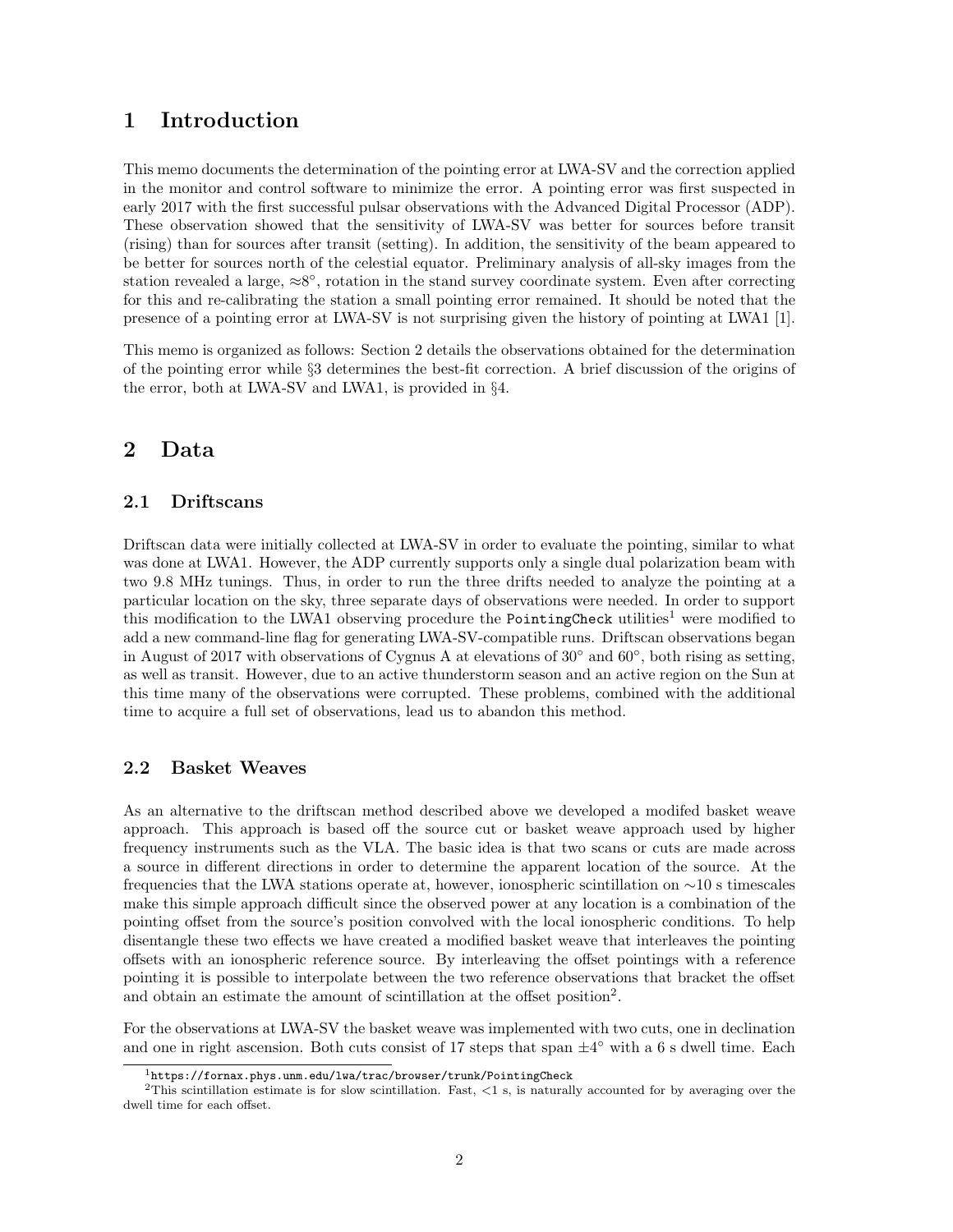of these 34 steps in bracketed by an ionospheric reference source with the same 6 s dwell time. For simplicity, the ionospheric reference was chosen to be the "on source" location used for the basket weave. Figure 1 shows frequency-integrated power as a function of time for one such scan while Figure 2 shows the power as a function of position once the ionospheric correction has been applied. In total, there are 69 steps used per pointing check for a total observation time of  $\approx 7$  min. This is substantially shorter than the three, 2 hr observations needed by the original driftscan approach and allows many more sources to be observed on a given day.

#### 2.3 LASI-SV

We also used positions for "A team" sources derived from the LWA All-Sky Imager (LASI-SV) running at LWA-SV. LASI-SV is based on the PASI system deployed at LWA1 and described in [3]. Briefly, this systems receives the 100 kHz bandwidth narrowband transient buffer (TBN) stream from ADP, correlates the data, and produces Stokes I and  $|V|$  images of the sky. Since the TBN stream provides data from each of the 256 dual polarization dipoles at the station, many sources can be measured at once. Data from LASI-SV were collected at 74.03 MHz on four seperate occasions between 24 Aug 2017 and 7 Sep 2017 (MJD 57990 to 58004). These data contain the positions for Cygnus A, Cassiopeia A, Taurus A, Virgo A, and the Sun determined every 5 s.

### 3 Pointing Analysis

Basket weave observations were obtained in early October 2017 for 5 sources at 25 positions. The results from the observations are presented in Table 1 with the sky coverage of the observations shown in Figure 3. Following [1] we fit a "rotation about an axis" model to the data. The best-fit rotation was determined to be:

$$
\theta = 36.0^{\circ};
$$
  
\n $\phi = 137.6^{\circ};$   
\n $\psi = -1.2^{\circ}.$ 

Figure 4 compares the pointing error from Table 1 with the results of applying the above correction. Before the correction, the mean pointing error was 0.83 degrees. After correction, the mean pointing error was reduced to 0.16 degrees. Similar to LWA1, the post-correction pointing errors also do not show a strong correlation with elevation. This rotation axis is within  $\approx 12°$  of the values derived from the LASI-SV data for sources with elevations  $>30^{\circ}$  of:

$$
\theta_{\text{LASI-SV}} = 45.7^{\circ};
$$
  
\n
$$
\phi_{\text{LASI-SV}} = 129.3^{\circ};
$$
  
\n
$$
\psi_{\text{LASI-SV}} = -0.8^{\circ},
$$

although the amount of rotation,  $\psi_{\text{LAST-SV}}$ , is about half a degree smaller. It is not clear where this discrepancy comes from, mainly due to the limited information available on the details of the LASI-SV image analysis pipeline. In particular the LASI-SV software allows for a pointing correction to be applied to derived source positions but it is not clear if this is applied in the standard pipeline<sup>3</sup>.

These corrections, however, do not represent the correct values to use for LWA-SV. Due to typographically error in the LWA-SV station static MIB initialization file (SSMIF) the data obtained in

<sup>3</sup>Experiments with the different pointing corrections being applied inside LASI-SV suggest that the correction is not applied. This result has not be thoroughly tested and should be considered anecdotal.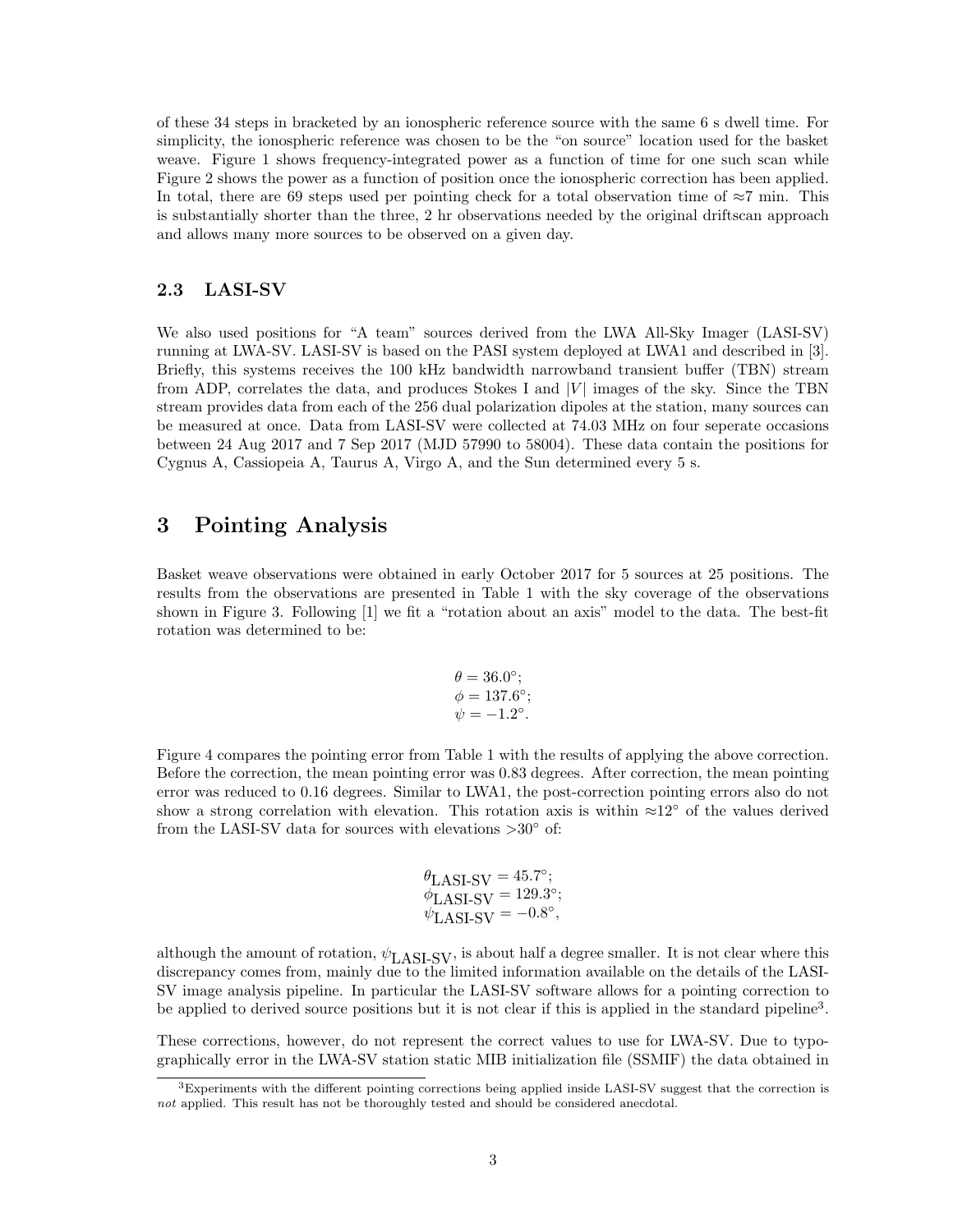October 2017 had a pointing correction already applied. Thus, the values presented above represent a "correction to the correction" rather than the correction itself. In the formalism of [1] we use a rotation matrix, R, to transform the raw observing coordinates,  $\vec{c}$ , into the corrected coordinates  $\vec{b}$ through:

$$
\vec{b} = \mathbb{R}\vec{c}.\tag{1}
$$

If we have already applied an initial rotation matrix,  $\mathbb{R}_i$ , to  $\vec{c}$  we instead have:

$$
\vec{b} = \mathbb{R}_c \left( \mathbb{R}_i \vec{c} \right),\tag{2}
$$

where  $\mathbb{R}_c$  is the rotation matrix derived from the pointing data. To find the final pointing correction we need to find the values for rotation axis and amount that satisfy:

$$
\mathbb{R} = \mathbb{R}_c \mathbb{R}_i. \tag{3}
$$

Using a simple brute force approach we find that the pointing correction needed for LWA-SV is:

$$
\begin{array}{l} \theta_{\text{LWA-SV}} = 27.9^\circ;\\ \phi_{\text{LWA-SV}} = 122.0^\circ;\\ \psi_{\text{LWA-SV}} = -0.4^\circ. \end{array}
$$

This corresponds to an axis approximately 62 degrees above the northwest horizon (azimuth of ∼328 degrees). Strangely, neither of the rotation axes derived from the beam formed data yield are consistent at the few degree level with what was found from the LASI-SV data. This suggests that the LASI-SV data is not a suitable replacement for beam formed observations for evaluating the pointing performance of a station<sup>4</sup>.

After applying this correction to the SSMIF and re-observing a subset of 12 of the original sources we find that the residual pointing error at LWA-SV has a mean value of 0.31◦ . This is larger than what was found for LWA1 in [1] but we note that the value appears to be dominated by two observations for Cygnus A and Taurus A at an elevation of 30◦ and two observations of Hercules A at an elevation of 60°. Excluding these four points (Table 2) decreases the mean residual pointing error to 0.13°.

### 4 Discussion

The pointing corrections for both LWA1 and LWA-SV are remarkably consistent, both in terms of the orientation of the rotation axis (high above the northwest horizon) and the magnitude of the rotation about that axis. This is interesting in light of the similarities and differences between the two stations. While both stations have a similar layout of the stands, the coaxial cables have different lengths due to differences in how the cables are installed. Furthermore, the outrigger used for calibration is located east of the LWA1 core while it is to the west at LWA-SV. The two stations were also calibrated using wideband all-sky data obtained within  $\pm 1$  hr window of Cygnus A transit. However, at LWA1 the data consist of wideband transient buffer (TBW) data which contain the full

<sup>&</sup>lt;sup>4</sup>It is not obvious why this is the case since both the LASI-SV image and the beam formed data are created using the same dipole data, the same geometry, and the same delay model. This could be the result of an astrometry problem, specifically in mapping the centroided source positions from image coordinates back to topocentric or celestial coordinates. Additional work is needed in order to resolve this apparent discrepancy.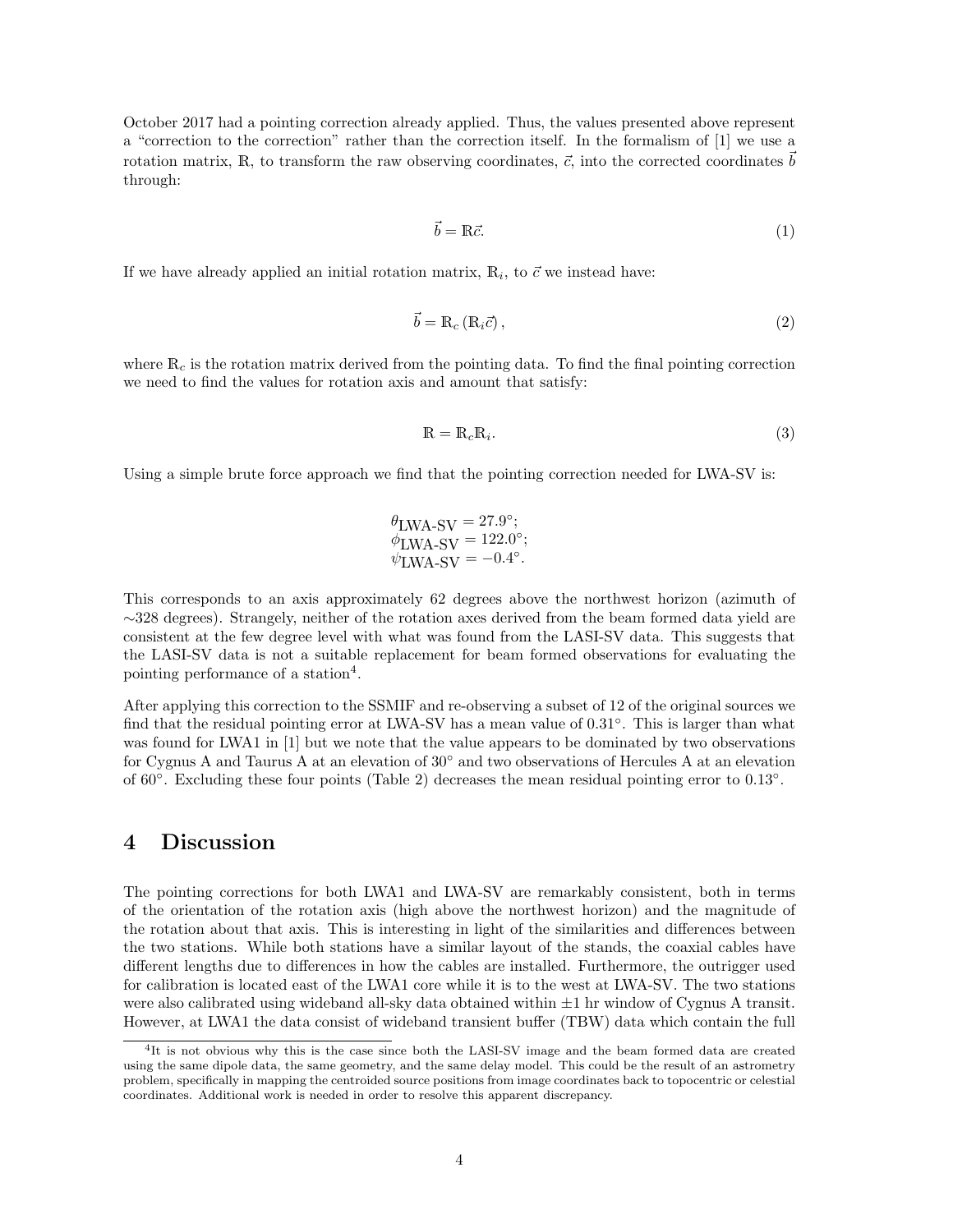bandwidth of the station whereas LWA-SV uses the frequency domain transient buffer on ADP which delivers up to 20 MHz of bandwidth.

Given these comparisons it seems that the pointing error is likely a result of either:

- 1. A systematic bias that is intrinsic to the construction of the station, such as rotation of the stand survey coordinate system relative to astronomical north;
- 2. A systematic bias that is intrinsic to the calibration procedure that arises from the dominance of the sky by Cygnus A and Cassiopeia A viewed at a limited set of orientations; or
- 3. a combination of the two.

It is not clear which of these cases is most likely given the available data from both stations. Having a rotation in the stand survey coordinate system, similar to what initially effected LWA-SV, clearly introduces a rotation. However, this rotation should have an axis that is pointed towards zenith. The fact that the direction of the rotation about the best-fit axis at LWA-SV is opposite that of LWA1 suggests that it may be related to the layout of the station and the locations of the outriggers. One way to test this hypothesis would be to change the data collection time for calibration data, say within  $\pm 1$  hr of Cassiopeia A transit, and seeing how the delay solutions change. Another prospect for determining the origin of this pointing problem may be to collect data on non-astronomical sources, e.g., RFI, and use that to verify the calibration. This is similar to the method used by [2] to evaluate the shape of the LWA1 beam.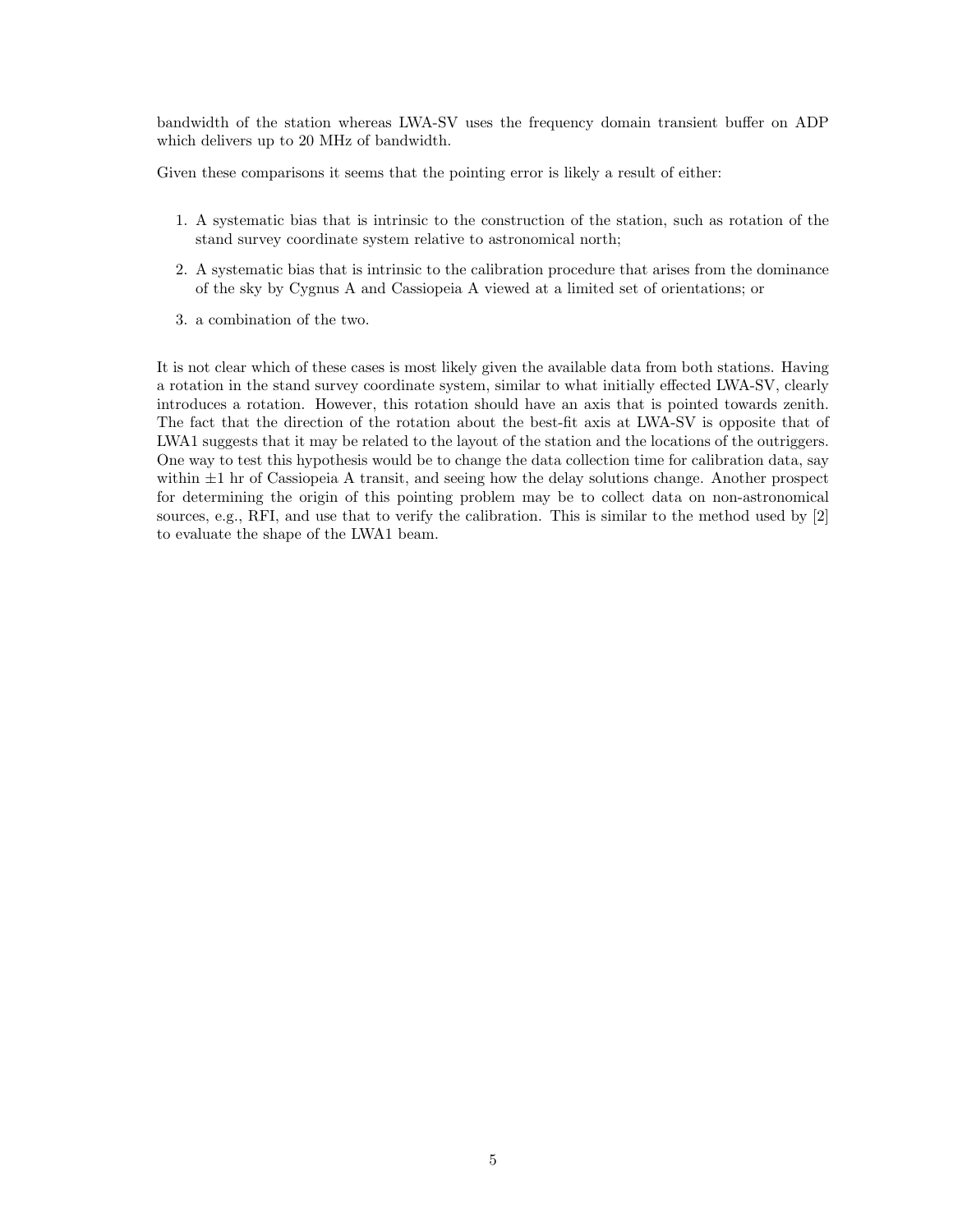## References

- [1] J. Dowell and C. Grimes, "LWA1 Pointing Error and Correction," Ver. 2.0, Long Wavelength Array Memo No. 194, Mar 21, 2013. [online] http://www.phys.unm.edu/∼lwa/memos.
- [2] J. F. Helmboldt, "Measurements of the LWA1 Station Beam and Antenna-based Gains using TBW Observations of RFI with Self-calibration", Long Wavelength Array Memo No. 192, undated. [online] http://www.phys.unm.edu/∼lwa/memos.
- [3] K. Obenberger et al., " Monitoring the Sky with the Prototype All-Sky Imager on the LWA1", 2015, JAI, 4, 450004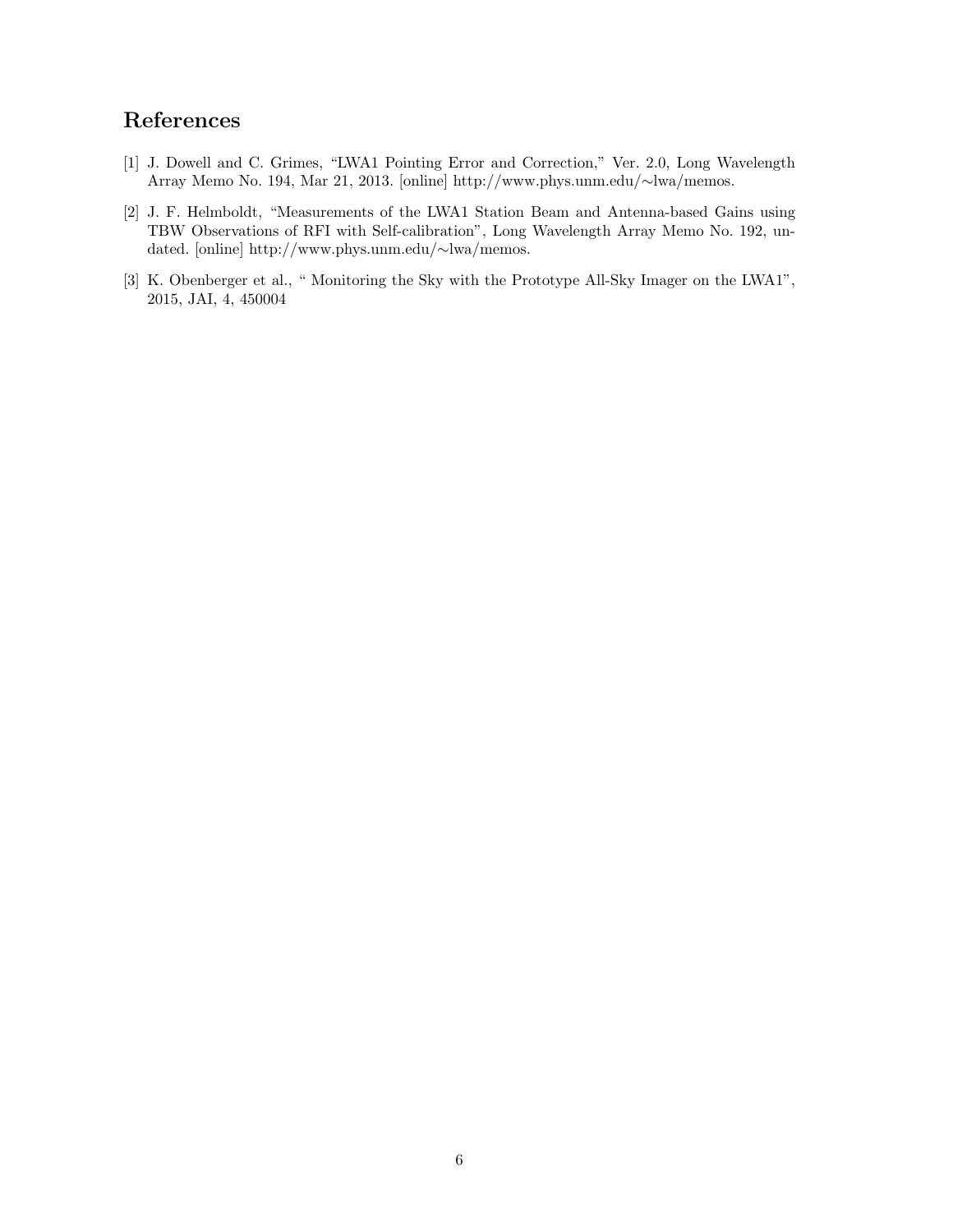| Source Name                     | UTC Observation Midpoint | Azimuth       | Elevation    | RA Error      | Dec. Error   |
|---------------------------------|--------------------------|---------------|--------------|---------------|--------------|
|                                 | [YYYY/MM/DD HH:MM:SS]    | [DDD:MM.SS.S] | [DD:MM:SS.S] | [HH:MM:SS.SS] | [DD:MM:SS.S] |
| CygA                            | 2017/10/02 02:23:37      | 4:48:43.4     | 83:15:17.7   | $-0:01:41.72$ | $-0:29:53.2$ |
| $\operatorname{Cas}\nolimits A$ | 2017/10/02 04:03:13      | 27:19:03.3    | 59:28:34.9   | $-0:02:25.91$ | $-0:34:51.4$ |
| CygA                            | 2017/10/02 04:52:18      | 293:57:56.6   | 60:27:07.0   | $-0:00:39.37$ | $-0:11:22.8$ |
| $\operatorname{Cas}\nolimits A$ | 2017/10/02 05:47:17      | 0:54:56.6     | 65:09:13.9   | $-0:01:29.23$ | $-0.32:08.8$ |
| CygA                            | 2017/10/02 07:34:17      | 301:10:55.2   | 30:22:22.0   | $-0:00:20.74$ | 0:12:23.2    |
| TauA                            | $2017/10/02$ 09:52:59    | 104:49:30.0   | 59:29:01.7   | $-0.03:08.28$ | $-0:41:03.2$ |
| TauA                            | 2017/10/02 11:57:33      | 176:41:23.6   | 77:56:07.9   | $-0:02:26.27$ | $-0:27:07.9$ |
| VirA                            | 2017/10/02 14:45:27      | 94:55:30.9    | 29:23:31.7   | $-0:04:21.89$ | $-0:53:12.6$ |
| VirA                            | 2017/10/02 18:52:30      | 178:01:57.2   | 68:12:58.1   | $-0.03:07.59$ | $-0:30:27.0$ |
| VirA                            | 2017/10/02 20:21:49      | 227:18:58.2   | 60:38:42.1   | $-0:01:55.27$ | $-0.08:49.3$ |
| CygA                            | 2017/10/02 21:09:01      | 58:21:06.8    | 29:19:06.0   | $-0:05:41.41$ | $-0.47:07.1$ |
| HerA                            | 2017/10/02 22:46:03      | 165:19:38.7   | 60:07:29.3   | $-0:03:44.26$ | $-0.18:32.3$ |
| VirA                            | 2017/10/02 22:59:22      | 264:08:33.1   | 30:39:44.5   | $-0:03:35.18$ | 0:20:47.2    |
| HerA                            | 2017/10/02 23:12:06      | 178:28:23.9   | 60:53:24.1   | $-0:03:45.70$ | $-0:27:02.4$ |
| HerA                            | 2017/10/02 23:38:09      | 191:43:55.7   | 60:24:25.0   | $-0.03:54.63$ | $-0:28:10.5$ |
| $\operatorname{Cas}\nolimits A$ | 2017/10/02 23:53:23      | 36:20:21.8    | 29:24:49.5   | $-0:08:50.09$ | $-0:39:42.1$ |
| $\operatorname{Cas}\nolimits A$ | 2017/10/03 07:27:25      | 333:44:16.8   | 60:01:58.5   | $-0:00:33.05$ | $-0.19:51.0$ |
| TauA                            | 2017/10/03 14:50:23      | 264:07:52.1   | 50:02:19.6   | $-0:01:54.61$ | 0:03:15.8    |
| HydA                            | 2017/10/03 14:59:53      | 166:46:31.6   | 42:48:56.7   | $-0.04:43.67$ | $-0:33:05.5$ |
| TauA                            | 2017/10/03 15:38:44      | 271:20:12.2   | 40:00:44.2   | $-0:02:53.78$ | 0:16:31.3    |
| VirA                            | 2017/10/03 16:24:00      | 113:55:24.2   | 49:58:36.8   | $-0:03:35.97$ | $-0.43:12.6$ |

Table 1: List of Drift Scan Sets used to Determine the Pointing Error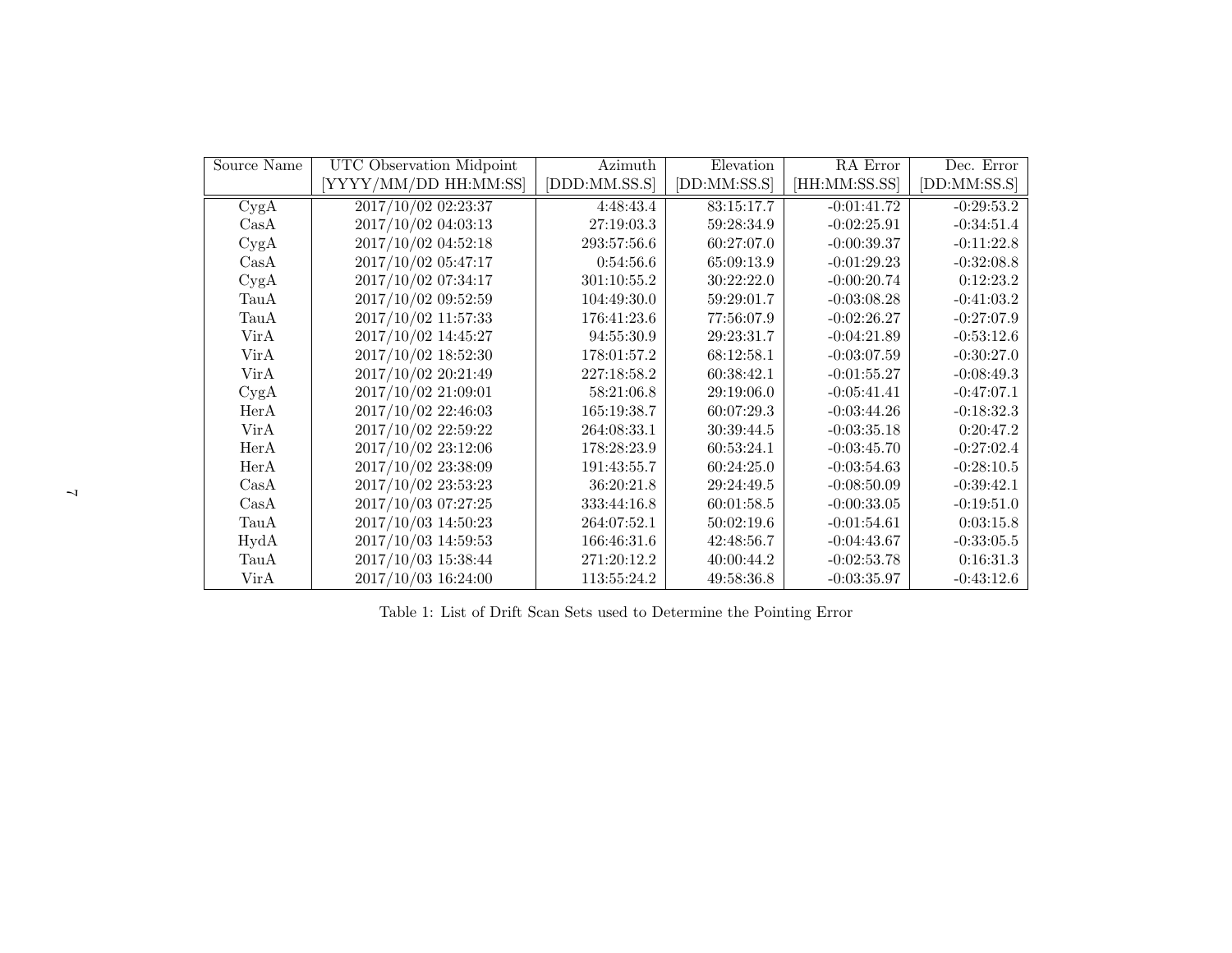| Source Name | UTC Observation Midpoint | Azimuth       | Elevation    | RA Error      | Dec. Error   |
|-------------|--------------------------|---------------|--------------|---------------|--------------|
|             | YYYY/MM/DD HH:MM:SS]     | [DDD:MM.SS.S] | [DD:MM:SS.S] | [HH:MM:SS.SS] | [DD:MM:SS.S] |
| Vir A       | 2017/10/03 20:17:53      | 227:18:55.7   | 60:38:42.9   | 0:00:07.40    | 0:00:54.5    |
| Vir A       | 2017/10/03 22:55:26      | 264:08:32.2   | 30:39:45.7   | 0:00:27.06    | $-0:09:32.4$ |
| HerA        | 2017/10/03 23:34:13      | 191:43:53.3   | 60:24:25.1   | $-0:00:24.68$ | 0:00:15.0    |
| CygA        | 2017/10/03 23:47:04      | 66:03:48.6    | 59:19:21.2   | 0:00:42.39    | 0:05:29.9    |
| CygA        | 2017/10/04 02:15:45      | 4:48:56.6     | 83:15:17.4   | 0:00:10.01    | 0:01:13.8    |
| $\rm CasA$  | 2017/10/04 03:09:44      | 33:33:00.3    | 54:38:33.8   | $-0:00:34.14$ | 0:07:46.8    |
| CygA        | 2017/10/04 04:44:26      | 293:57:56.8   | 60:27:08.6   | 0:00:15.78    | $-0.07:08.8$ |
| TauA        | 2017/10/04 15:04:51      | 267:02:38.1   | 46:13:47.9   | 0:00:54.57    | 0:02:29.4    |

Table 2: List of Drift Scan Sets used to Verify the Pointing Error Correction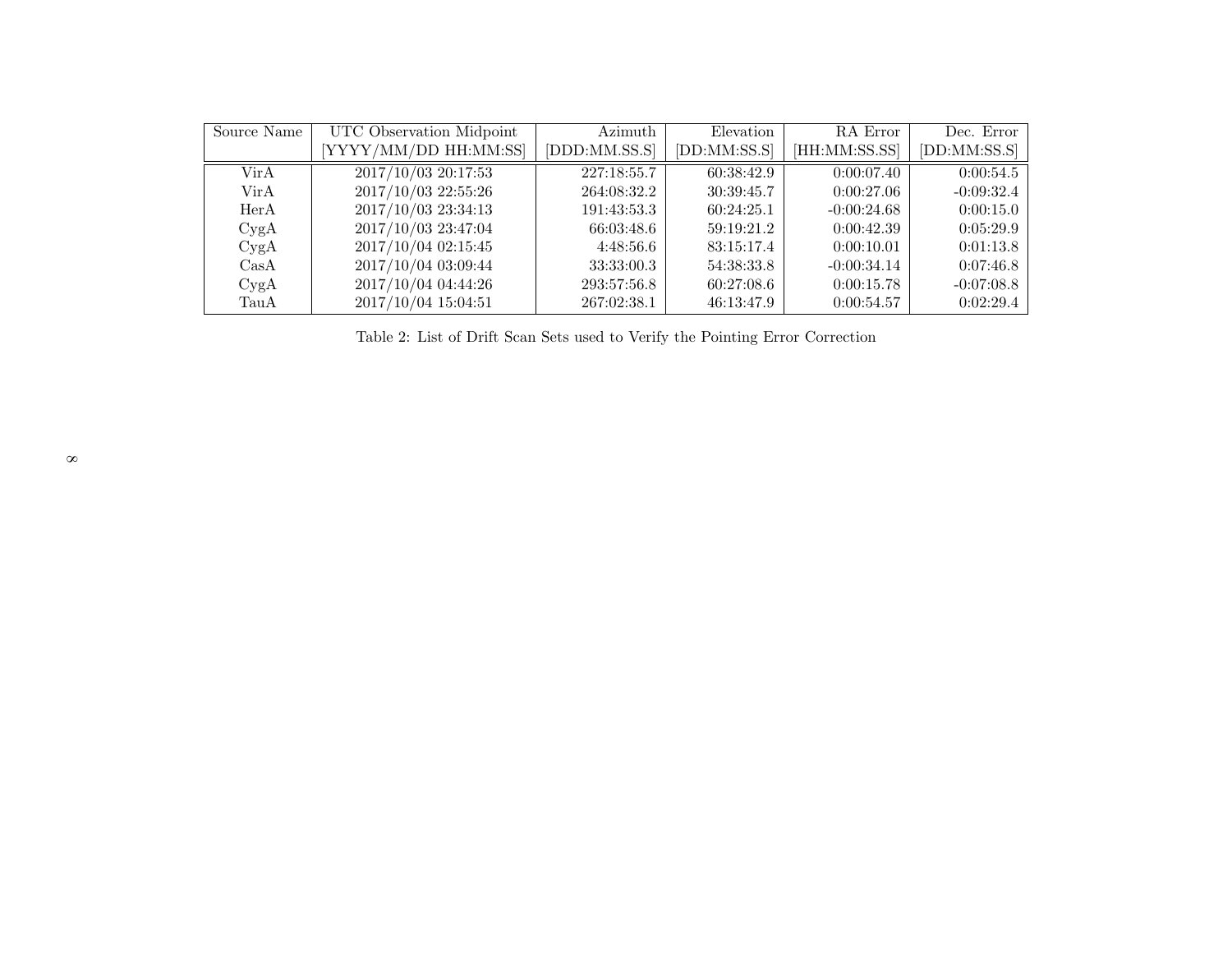

Figure 1: Plot of the driftcurve data (frequency-integrated power as a function of time) from a Cassiopeia A run on 2 Oct 2017 at an elevation of 60◦ . The x-axis is elapsed time while the y-axis is power. The drfitcurve consists of two families of data. The higher points near ∼9 dB are the ionospheric reference positions which the lower/more variables values are the position offsets. The first set of offsets cut through the source in declination while the second set cut in right ascension. The two cuts converge with the reference data at the source's expected position 1/4 and 3/4 through the observation.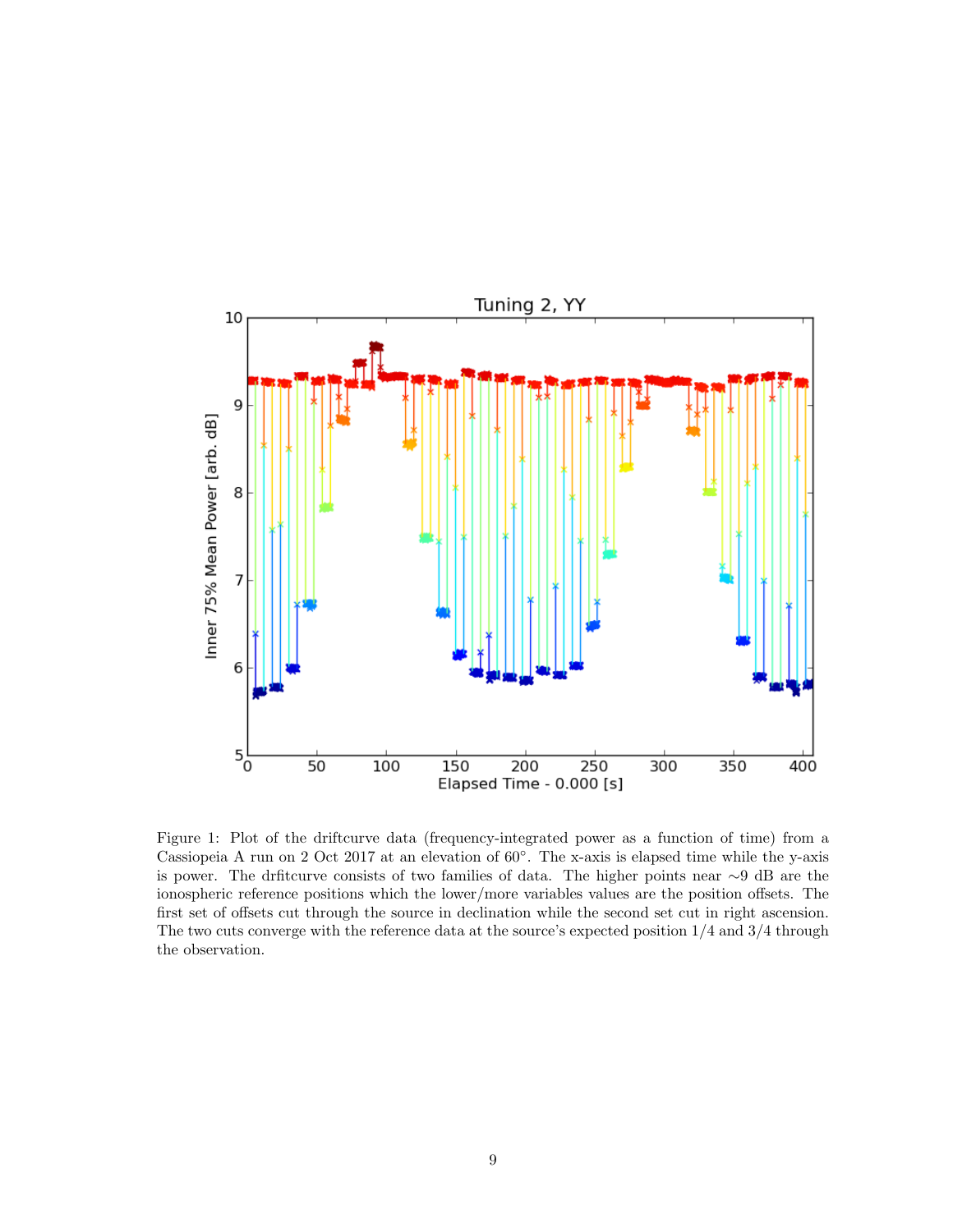

Figure 2: Processed version of the Cassiopeia A run shown in Figure 1. To create this figure the raw driftcurve was first divided into pieces using the pointing information contained in the metadata and then split into its three constituent parts: ionospheric reference, declination cut, and right ascension cut. The ionospheric reference data were then used to create a linear interpolation function that was used to correct the two cuts. The corrected cuts are shown for declination (top) and right ascension (bottom) along with the expected source position (vertical dashed lines).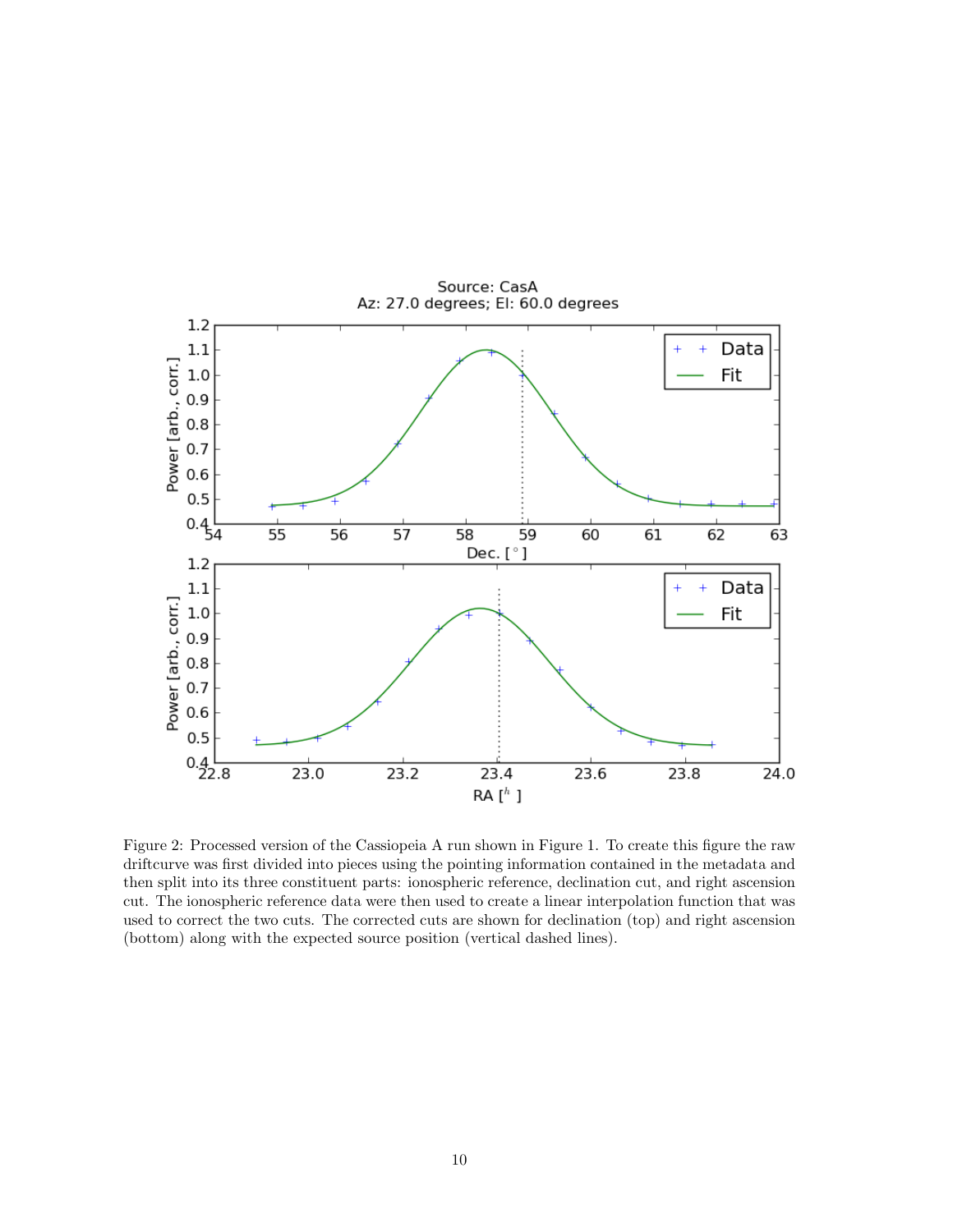

Figure 3: On-sky distribution for the sources listed in Table 1. North is up and east is to the left. Lines of constant elevation are marked by dotted lines at  $20^{\circ}$ ,  $40^{\circ}$ ,  $60^{\circ}$ , and  $80^{\circ}$ .